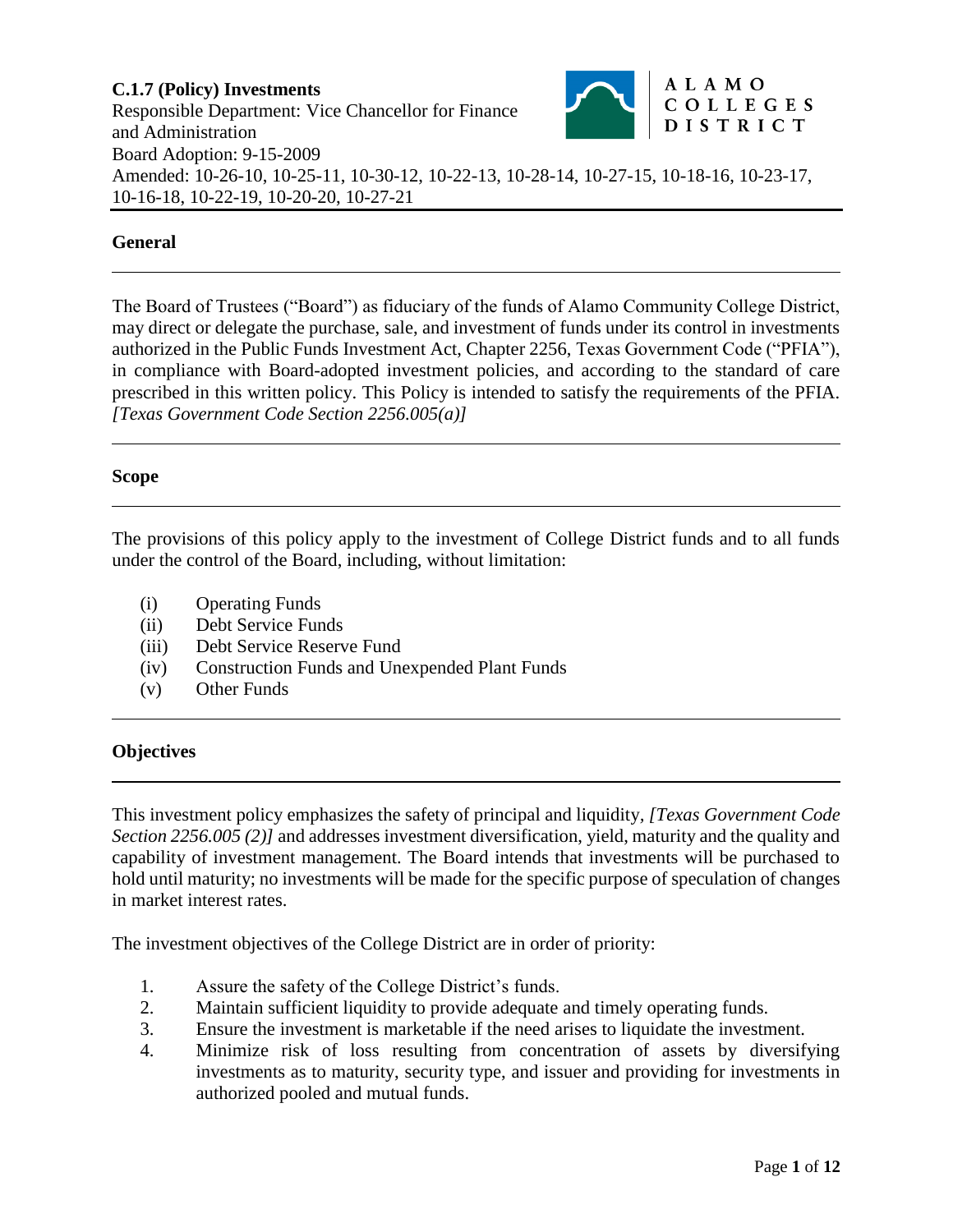5. Attain a market yield consistent with safety and liquidity considerations.

### **Management of Funds**

### Delegation of Authority

The Board retains ultimate responsibility as fiduciaries of the assets of the College District. The Associate Vice Chancellor of Finance and Fiscal Services is designated as the investment officer of the College District by Board authority delegated through the Chancellor. In the absence of the Associate Vice Chancellor of Finance and Fiscal Services, the Vice Chancellor for Finance and Administration is deemed to be the investment officer. The investment officer shall be responsible for the investment of funds consistent with the investment policy adopted by the Board. The Associate Vice Chancellor of Finance and Fiscal Services may delegate management responsibility for daily investment transactions to the Controller or Treasurer. *[Texas Government Code Section 2256.005(f)]*

External Advisory Services

The Board may contract with advisory firm registered under the Investment Advisors Act of 1940 (15 U.S.C. Section 80-b1 et seq.) and the State of Texas to provide for the nondiscretionary investment and management of its public funds under its control. The contracted period will be for a maximum of two years, and a renewal or extension of the contract must be made by the Board by resolution. The firm must disclose any significant litigation relating to the firm's integrity or abilities. Subject to the provisions of the professional services contract, advisory firms can be terminated by the Board at any time.

*[Texas Government Code Section 2256.003(b)]*

### **Standards of Care**

### Standards of Care

All investments will be made with judgment and care, under prevailing circumstances, that a person of prudence, discretion, and intelligence would exercise in the management of his/her own affairs, not for speculation. *[Texas Government Code Section 2256.006(a)]* In determining whether an investment officer has exercised prudence with respect to an investment decision, the determination will be made taking into consideration: (1) the investment of all funds over which the officer had responsibility, rather than a consideration as to the prudence of a single investment; and (2) whether the investment decision was consistent with this investment policy. *[Texas Government Code Section 2256.006 (b)]* A College District investment officer who has a personal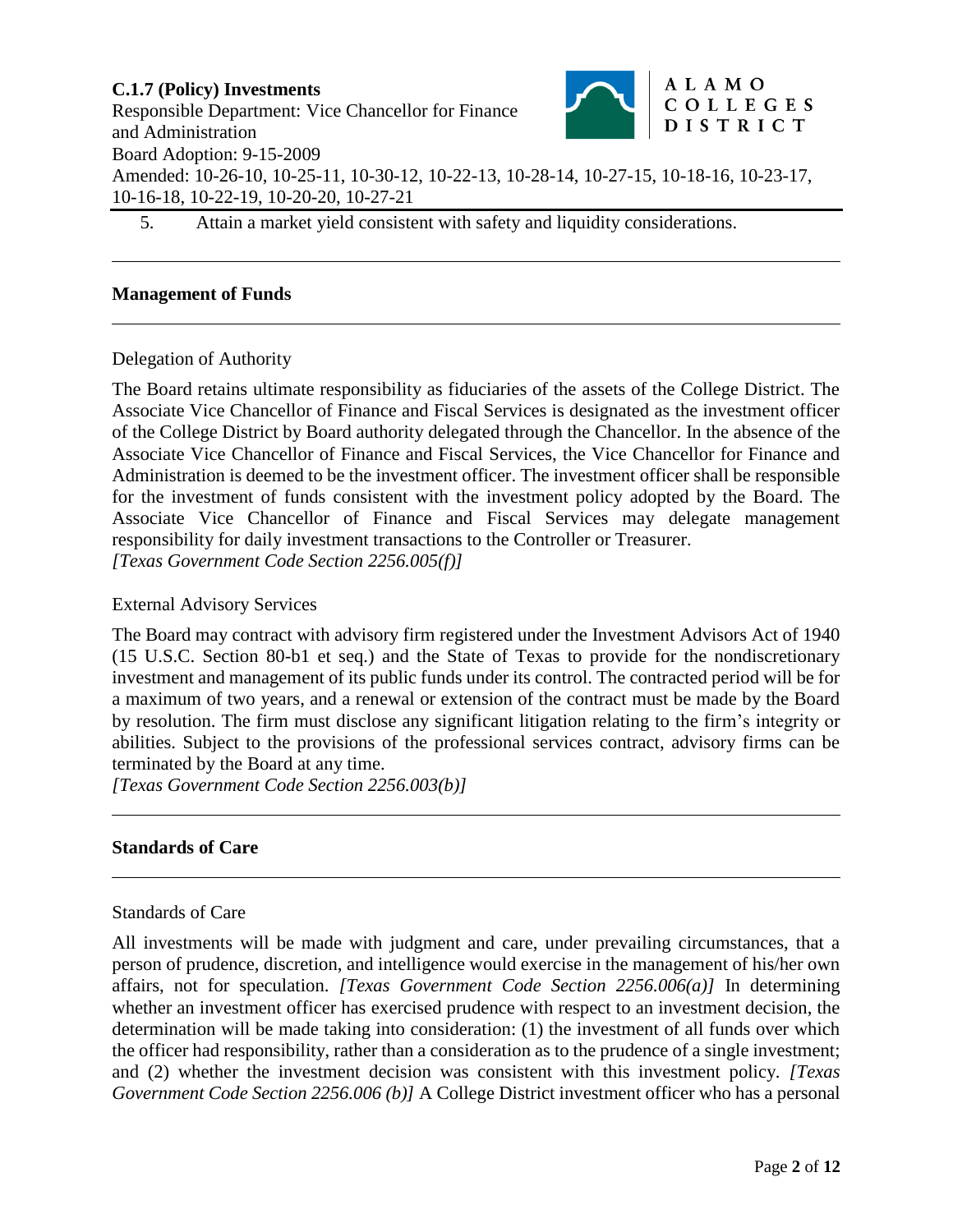business relationship with a business organization offering to engage in an investment transaction with the College District will file a statement disclosing that personal business interest. An investment officer who is related as determined by Texas Government Code Chapter 573, to an individual seeking to sell an investment to the College District will file a statement disclosing that relationship with the Board and with the Texas Ethics Commission. *[Texas Government Code Section 2256.005]*

# Training

Board members and investment officers will attend at least one training session relating to the person's responsibilities conducted by the Texas Higher Education Coordinating Board within six months after taking office or assuming duties. Training shall include education in investment controls, security risks, strategy risks, market risks, diversification of investment portfolio and compliance with the Public Funds Investment Act. All investment officers will attend a minimum of five hours of training at least once every state biennium from a recognized and independent source, as approved by the Board of Trustees. The list of approved training sources is listed in **Appendix 1**. *[Texas Government Code Section 2256.007]*

## Internal Controls

Internal controls will be established by the investment officer to prevent the loss of public funds through collusion. There will be a division of responsibilities between the Associate Vice Chancellor of Finance and Fiscal Services, the Controller and the Treasurer for internal control purposes. The internal control procedures will address the following points:

- (i) Avoidance of collusion
- (ii) Separation of trading authority from personnel responsible for maintaining the accounting records
- (iii) Custodial safekeeping
- (iv) Written confirmation of transactions

Roles and responsibilities of the participants in the investment process of the College District are outlined in **Appendix 2**.

The investment officer will establish a process for a compliance audit at least once every two years by the College District's internal auditor or by a private auditor, the results of which are reported to the state auditor no later than January of each even-numbered year. *[Texas Government Code Section 2256.005 (n)]*

Quarterly reports will be reviewed at least annually by an independent auditor reporting to the Board of Trustees. This will be done as part of the annual external audit process. *[Texas Government Code Section 2256.023 (d)]*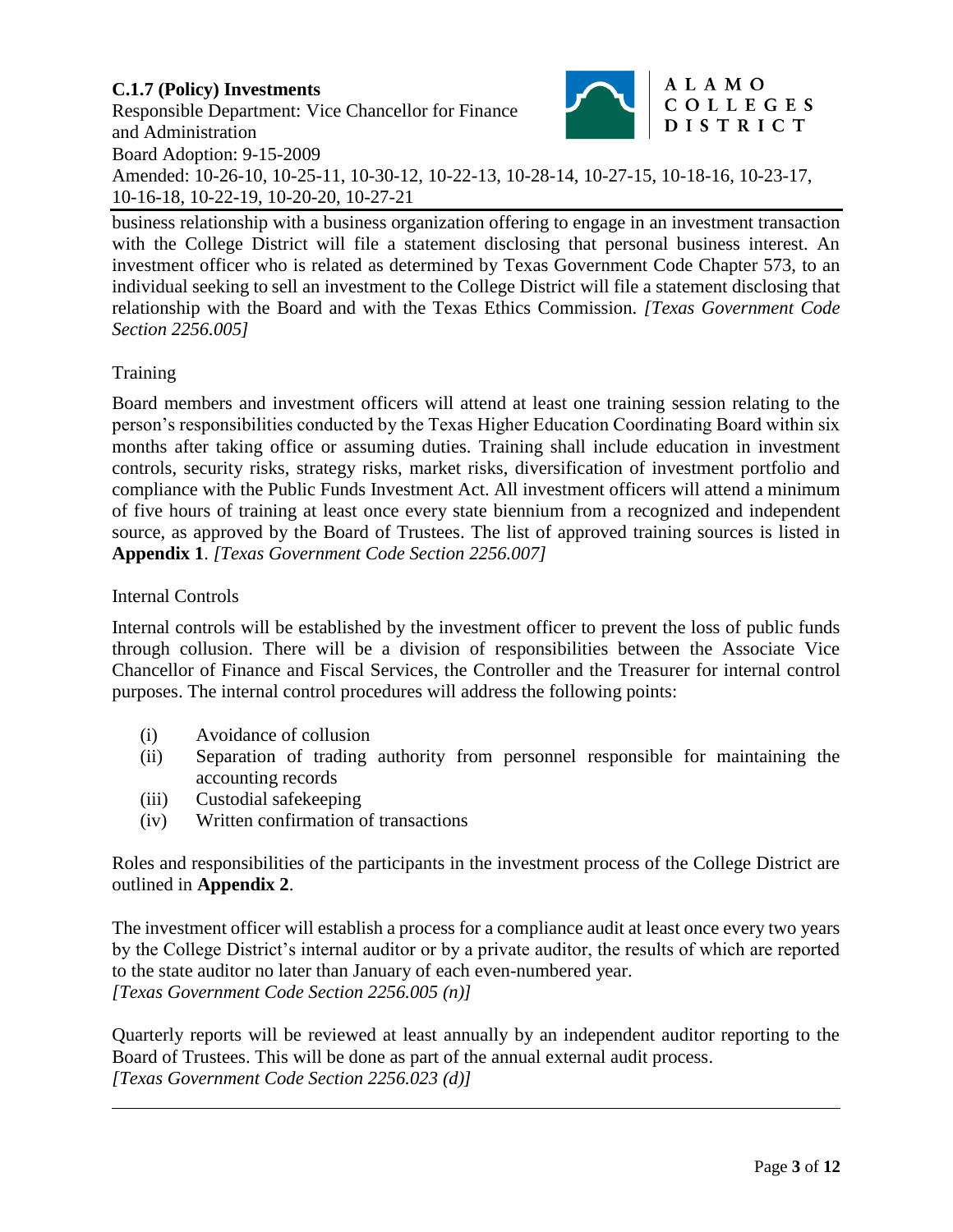## **Investment Strategies**

The Board will adopt a separate written investment strategy for each type of account under its control, describing the investment objectives of each. *[Texas Government Code Section 2256.005(d)]* Operating Funds

The objective of these funds is to maintain adequate liquidity to meet cash needs. All security types listed in the "*Authorized Investments-Operating Funds*" section of this policy are considered suitable investments for the investment of Operating funds. Safety of principal and availability of adequate liquidity take priority over yield. The College District will diversify assets by security type, issuer and maturity date through separately purchased investments, through investments in approved pools or a combination of both in order to minimize overall risk and capture additional yield through maturity extension, as determined by cash flow needs.

The investment strategy for the District's Operating funds shall be accomplished by purchasing high quality, short- to medium-term securities. It is expected that a portion of the portfolio will be invested in readily available, liquid funds such as Local Government Investment Pools, money market funds or overnight repurchase agreements. The dollar weighted average maturity for operating funds shall be two years or less. (Investment in the liquidity alternative is assumed to have maturity of one day for calculation purposes). Callable securities may be purchased in this fund group when there is a yield advantage over non-callable treasury securities of comparable duration based on both the call date and the stated final maturity date. The stated final maturity for an individual security can be up to five years from the date of purchase. It is anticipated that the portfolio will have an overall yield higher than the liquidity product utilized; this liquidity alternative will be used as a benchmark for performance.

### Debt Service Funds

Investments in debt service funds are governed by the bond covenants, and investment strategies for debt service funds shall assure investment liquidity adequate to cover the debt service obligation on the required payment date. Securities are purchased to meet specific bond payment dates. All security types as authorized for Operating funds within this policy are considered suitable investments for the investment of Debt Service funds. Safety of principal shall take priority over yield. Adequate liquidity is required only to fund each debt service payment. The College District will seek diversification by security type, and issuer in order to minimize overall risk. Securities purchased shall not have a stated final maturity date which exceeds the debt service payment date. The weighted average maturity of the Debt Service Fund will be commensurate with bond covenants.

### Debt Service Reserve Funds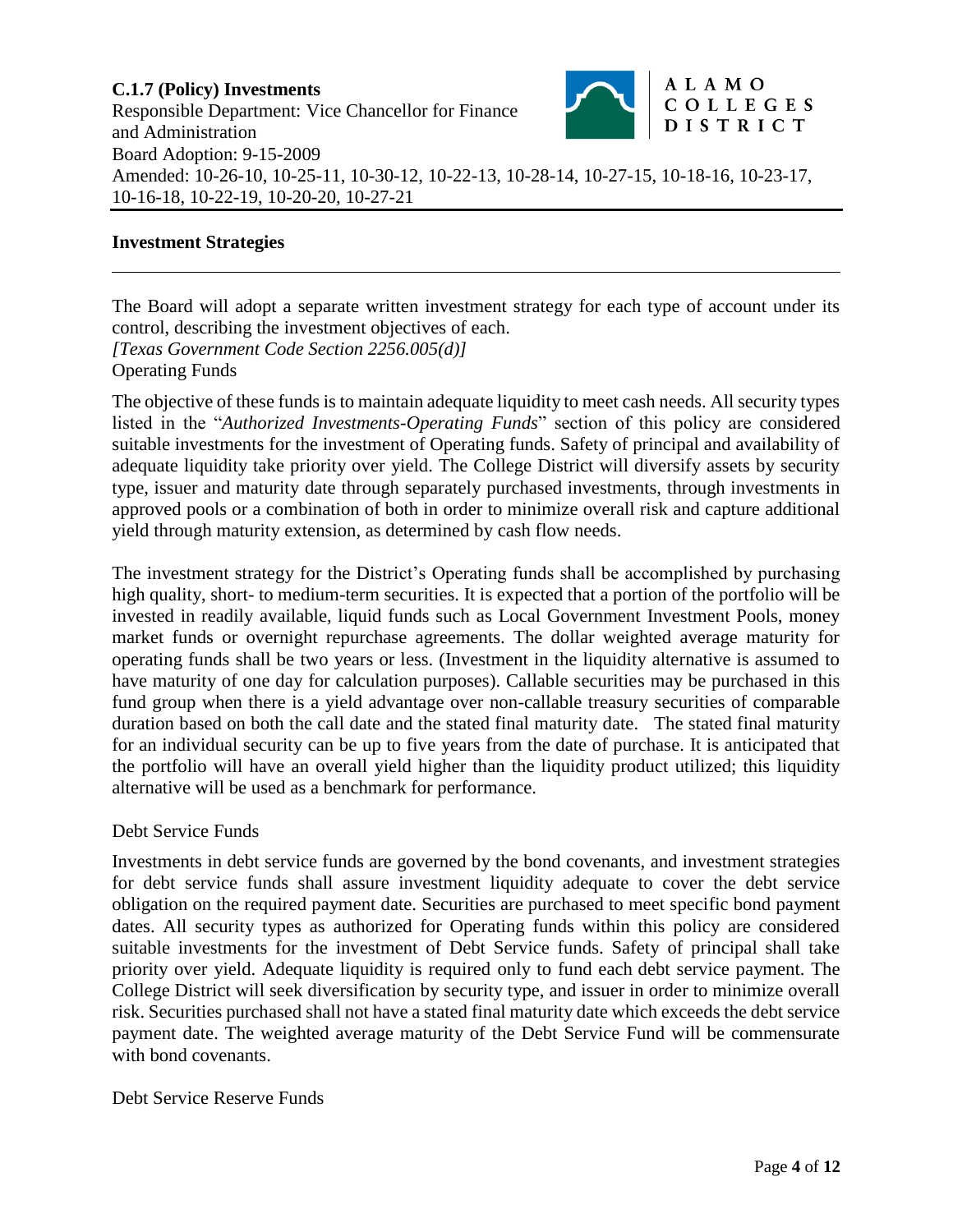Investment of debt reserve funds is governed by the bond covenants. Generally, all security types authorized for Operating funds within this policy are considered suitable investments for the investment of Debt Service Reserve funds. Safety of principal shall take priority over yield. There is no need to maintain cash liquidity in a Reserve fund. The College District shall seek diversification by security type and issuer name in order to minimize overall risk.

Investment strategies for debt service reserve funds shall generate a dependable revenue stream to the appropriate debt service fund from securities with a low degree of volatility. Except as may be required by the bond minute order specific to an individual issue, securities should be of high quality, with short- to intermediate-term maturities. Stated final maturity of any individual security in the debt service reserve fund shall not exceed the final installment payment date of the debt issue. The weighted average maturity of the Debt Service Reserve Funds will be commensurate with bond covenants.

### Construction Funds and Unexpended Plant Funds

Investment strategies for construction funds and unexpended plant funds must assure that anticipated cash flows are matched with adequate investment liquidity. All security types authorized for Operating funds within this policy are considered suitable investments for the investment of Construction Funds and Unexpended Plant Funds, but if the funds are proceeds from bond issuances, the covenants from the issue govern the investment activity. Safety of principal shall take priority over yield. Care shall be taken to provide adequate liquidity to fund forecasted expenditures. The College District will seek diversification by security type and issuer when purchasing individual securities, but may invest all of the proceeds of a single bond issue into a single investment if that investment type allows for cash withdrawals on demand. These portfolios should include an adequate level of investment in highly liquid securities or investment in public funds investment pools which function as a money market mutual fund to allow for flexibility to meet unanticipated project outlays. The stated final maturity dates of securities held should not exceed the estimated project completion date. The weighted average maturity of these funds will be commensurate with the timing of the construction project.

### Other Funds

From time to time, funds are received that are identified for specific use. The investment objective of these funds is to maintain adequate liquidity to meet cash needs. All security types listed in the "*Authorized Investments-Operating Funds*" section of this policy are considered suitable investments for the investment of Operating funds. Safety of principal and availability of adequate liquidity take priority over yield.

### **Authorized Investments**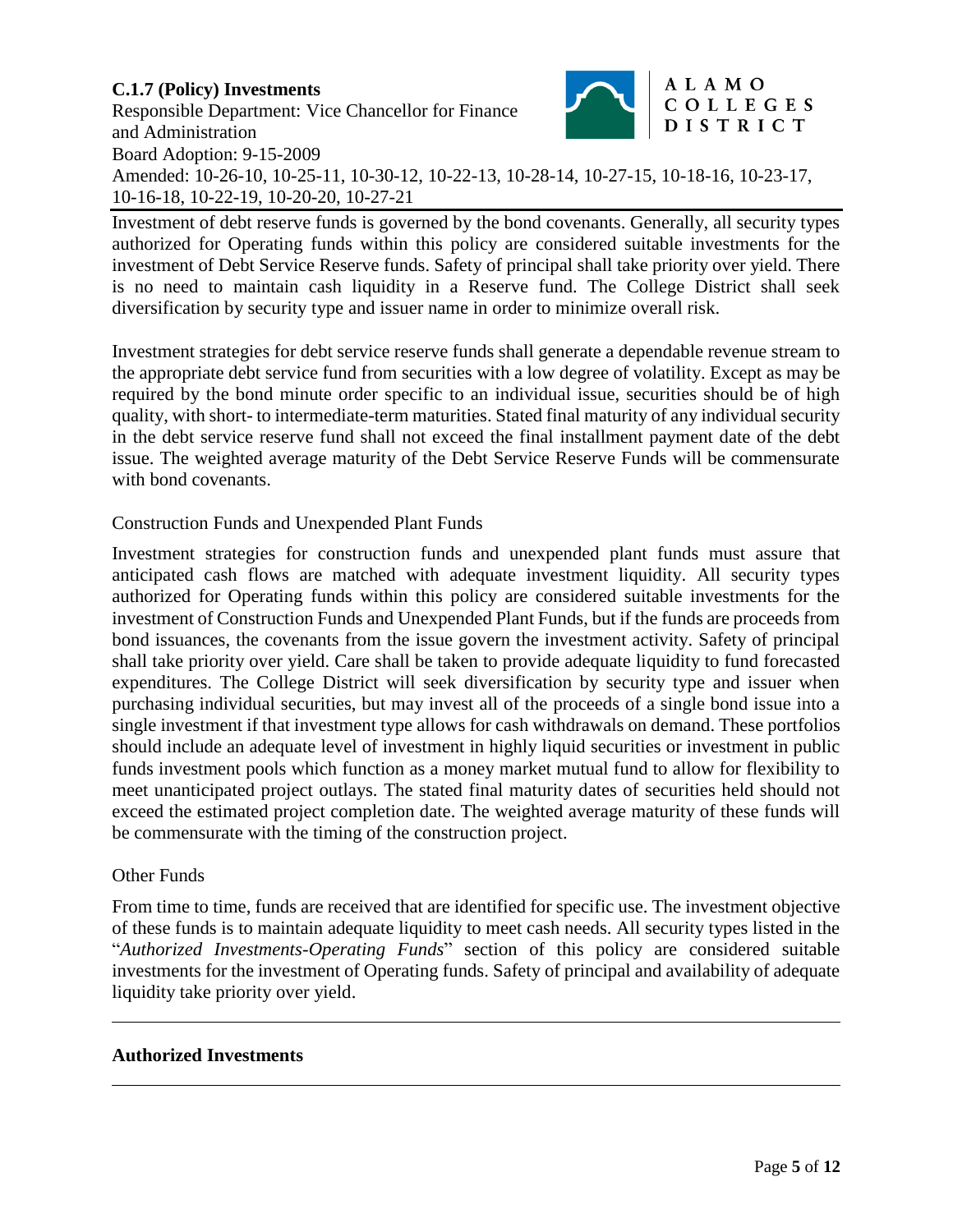# Operating Funds

Only the following securities are authorized investments under this policy. All investments are referenced and authorized under the *Texas Government Code (PFIA) Sections 2256.009- 2256.016 and Sections 2256-019 – 2256.0201*

- (i) Obligations of the United States, including letters of credit, or its agencies and instrumentalities;
- (ii) Direct obligations of the State of Texas or its agencies and instrumentalities;
- (iii) Other obligations, the principal and interest of which are unconditionally guaranteed or insured by, or backed by the full faith and credit of, the State of Texas or the United States or their respective agencies and instrumentalities including any security type insured by the Federal Deposit Insurance Corporation (FDIC);
- (iv) Obligations of states, agencies, counties, cities, and other political subdivisions of any state rated as to investment quality by a nationally recognized investment rating firm not less than A or its equivalent;
- (v) Certificates of Deposit and Share Certificates issued by a depository institution that has its main office or a branch office in Texas or through a broker that has its main office or a branch office in Texas and is included on the authorized broker list. These may be purchased without limit from a domestic bank if the principal and accrued interest is insured by the FDIC, is fully secured by an FHLB Letter of Credit, or collateralized by securities as provided for in this policy (see "Collateralization"). t. Certificates of Deposit (CDs) may be placed with banking institutions which offer competitive and documented interest rates, both at or above interest rates available on government securities to similar maturity dates. Since it may not possible to obtain competitive CD offers, documentation detailing the best available alternatives at time of purchase is required;
- (vi) Collateralized Repurchase Agreements. Execution of a Master Repurchase Agreement, approved by the Legal Department, is required prior to the purchase of this investment. Investments must have a defined termination date and be secured by a combination of cash and obligations as described by Section 2256.009(a) (1) of the Texas Government Code. The securities being purchased to be pledged to the College District, held in the College District's name and deposited at the time the investment is made; and, is placed through a primary government securities dealer, as defined by the Federal Reserve or a financial institution doing business in the State of Texas; The term of any single repurchase agreement may be made coterminous with the need to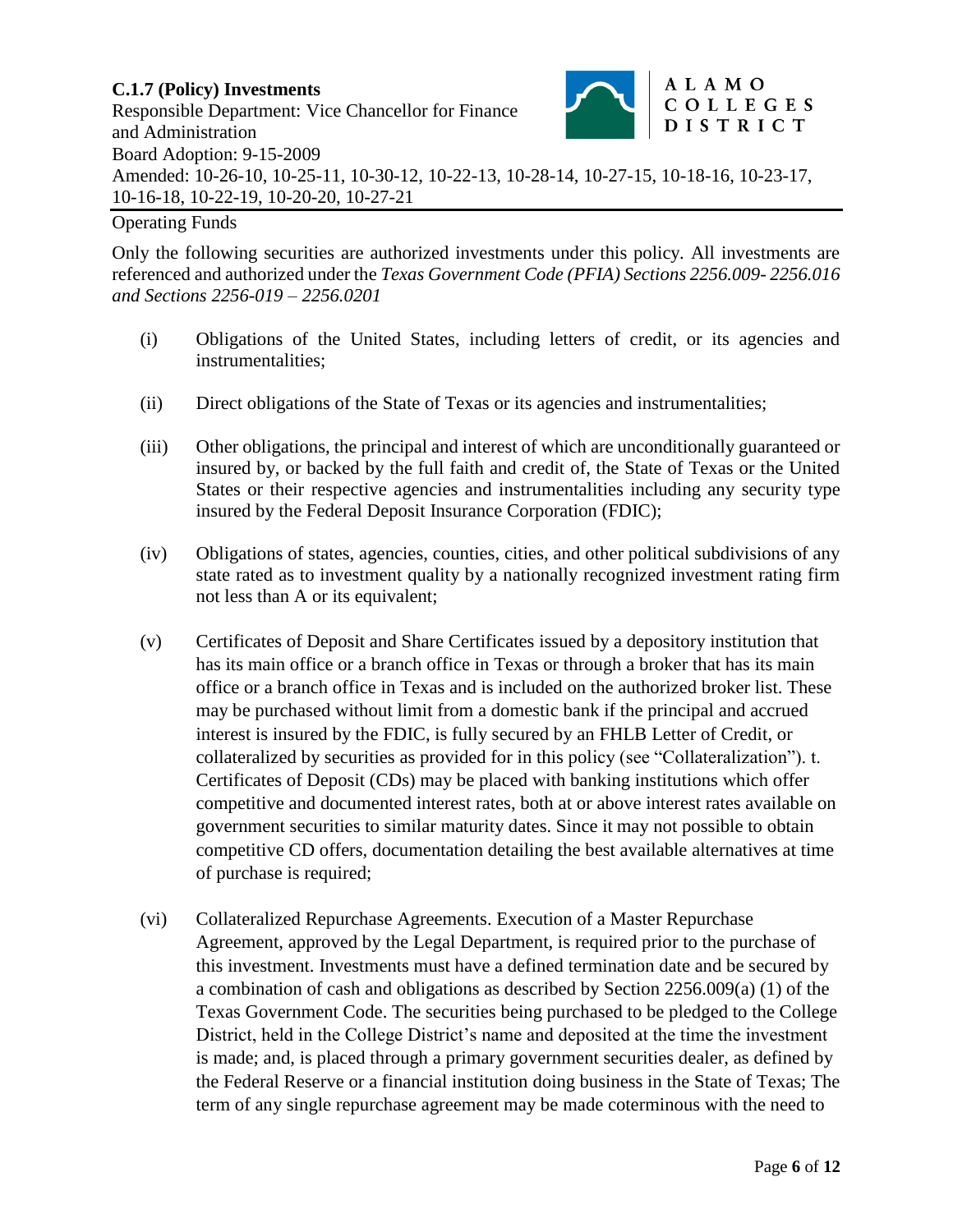# **C.1.7 (Policy) Investments**

Responsible Department: Vice Chancellor for Finance and Administration



Board Adoption: 9-15-2009 Amended: 10-26-10, 10-25-11, 10-30-12, 10-22-13, 10-28-14, 10-27-15, 10-18-16, 10-23-17, 10-16-18, 10-22-19, 10-20-20, 10-27-21

> expend bond proceeds, provided the purchase agreement allows for multiple draws at the College District's discretion and the maturity date does not exceed the expected final expenditure date.;

- (vii) Bankers' Acceptances. Investment must have a 270 day or less stated maturity from date of issuance and be liquidated in full by stated maturity, be acceptable as collateral for borrowing by a federal reserve bank, and be accepted by a bank rated at least A-1 and P-1 or equivalent by a Nationally Recognized Statistical Rating Organization ("NRSRO");
- (viii) Commercial Paper. Commercial paper must have a stated maturity of 270 days or less, and be rated at least A-1 or P-1 or equivalent, either by two NRSROs, or by a single NRSRO if it is also fully secured by an irrevocable letter of credit issued by a domestic bank. Both taxable and municipal commercial paper are authorized;
- (ix) No-Load Money Market Mutual Fund. Fund must be regulated by the Securities and Exchange Commission (SEC"); have a dollar-weighted average stated maturity of 60 days or less; and include in its investment objectives the maintenance of a stable net asset value of \$1 for each share. Such investments may not exceed, in the aggregate, more than 15 percent of the College District's monthly average fund balance, excluding bond proceeds and reserves and other funds held for debt service, and the investment in any single mutual fund may not exceed 10 percent of the total assets of the Mutual Fund;
- (x) No-Load Mutual Fund. Fund must be registered with the SEC; have an average weighted maturity of less than two years; be invested exclusively in obligations approved by this policy; be continuously rated as to investment quality by at least one nationally recognized investment rating firm of not less than AAA or its equivalent; and conform to the requirements set forth in Section 2256.016 of the Texas Government Code relating to the eligibility of investment pools to receive and invest funds of investing entities. The investment in any single mutual fund may not exceed 10 percent of the total assets owned or controlled by the College District, including bond proceeds and reserves and other funds held for debt service;
- (xi) Public Fund Investment Pools. Public funds investment pools must be specifically authorized by the Board through resolution, and are subject to the limitations of PFIA Section 2256.016;
- (xii) Interest bearing bank savings deposits issued by state and national banks or savings bank or a state or federal credit union (having their main or branch office in Texas) that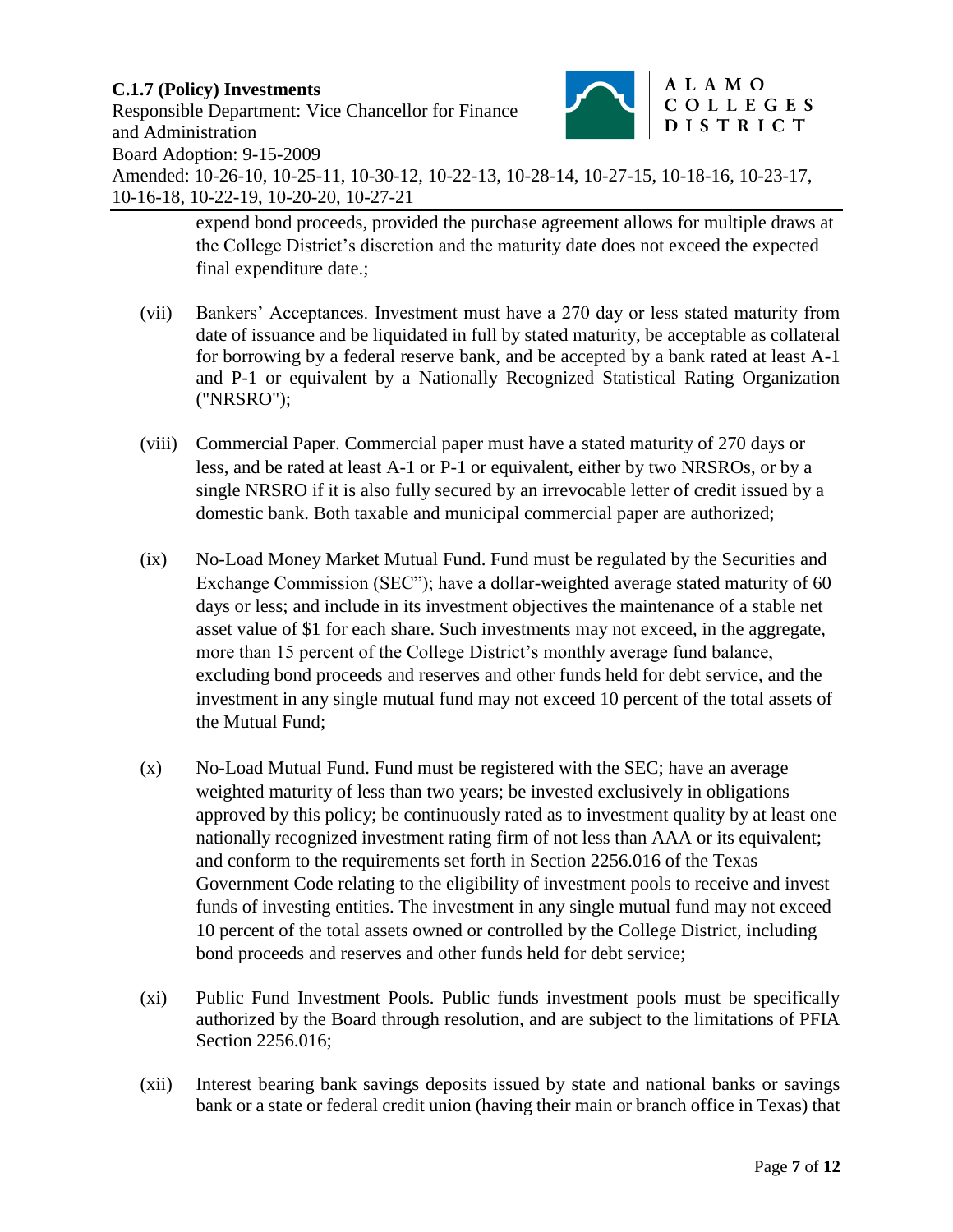# **C.1.7 (Policy) Investments**

Responsible Department: Vice Chancellor for Finance and Administration



Board Adoption: 9-15-2009

Amended: 10-26-10, 10-25-11, 10-30-12, 10-22-13, 10-28-14, 10-27-15, 10-18-16, 10-23-17, 10-16-18, 10-22-19, 10-20-20, 10-27-21

> are guaranteed or insured by the Federal Deposit Insurance Corporation or National Credit Union Share Insurance Fund (or their successor organizations) or secured by an FHLB Letter of Credit. Also included are collateralized interest- bearing savings deposit that have secured the uninsured portion of deposits with pledged collateral as provided for in this policy (see "Collateralization")

(xiii) Bank Sweep Accounts. Investments in bank sweep accounts are permitted provided they offer daily liquidity and invested in compliance with this Policy.

# **Debt Service/Reserve/Construction Funds**

In addition to the authorized investments above, bonds proceeds may be invested in the following *[Texas Government Code Section 2256.011 and 015]*:

- (i) Guaranteed Investment Contracts ("GICs") having a defined termination date corresponding to the expected final draw date on the projected construction schedule, secured by U.S. Government direct or agency obligations.
- (ii) Flexible Repurchase Agreement ("Flex Repo") with a defined termination date of and corresponding to the expected final draw date on the projected construction schedule secured by U.S. Government direct or agency obligations at a minimum of 102% of outstanding principal balance plus accrued interest.

# **Other Funds**

All funds authorized for Operating Funds are also authorized for Other Funds.

# **Financial Institutions and Broker/Dealers**

All investment transactions require that competitive bids or offers be received from at least three (3) qualified broker/dealers or investment providers in accordance with Texas law. If the College District has hired an Investment Advisor, the advisor shall obtain and document competitive bids and offers on all transactions and present these to the College District as part of its standard trade documentation. (This section excludes transactions with money market mutual funds and public funds investment pools, which are deemed to be made at prevailing market rates).

The Board must adopt and annually review a list of qualified dealer/brokers authorized to engage in investment transactions with the College District. *[Texas Government Code Section 2256.025]* A written copy of this investment policy shall be presented to any business organization defined as an investment pool or investment management firm under contract to manage the College District's portfolio with discretionary authority. *[Texas Government Code Section 2256.005(k)*. A Qualified representative [Texas Government Code Section 2256.002(10)] of the business organization must execute a written instrument substantially to the effect that the registered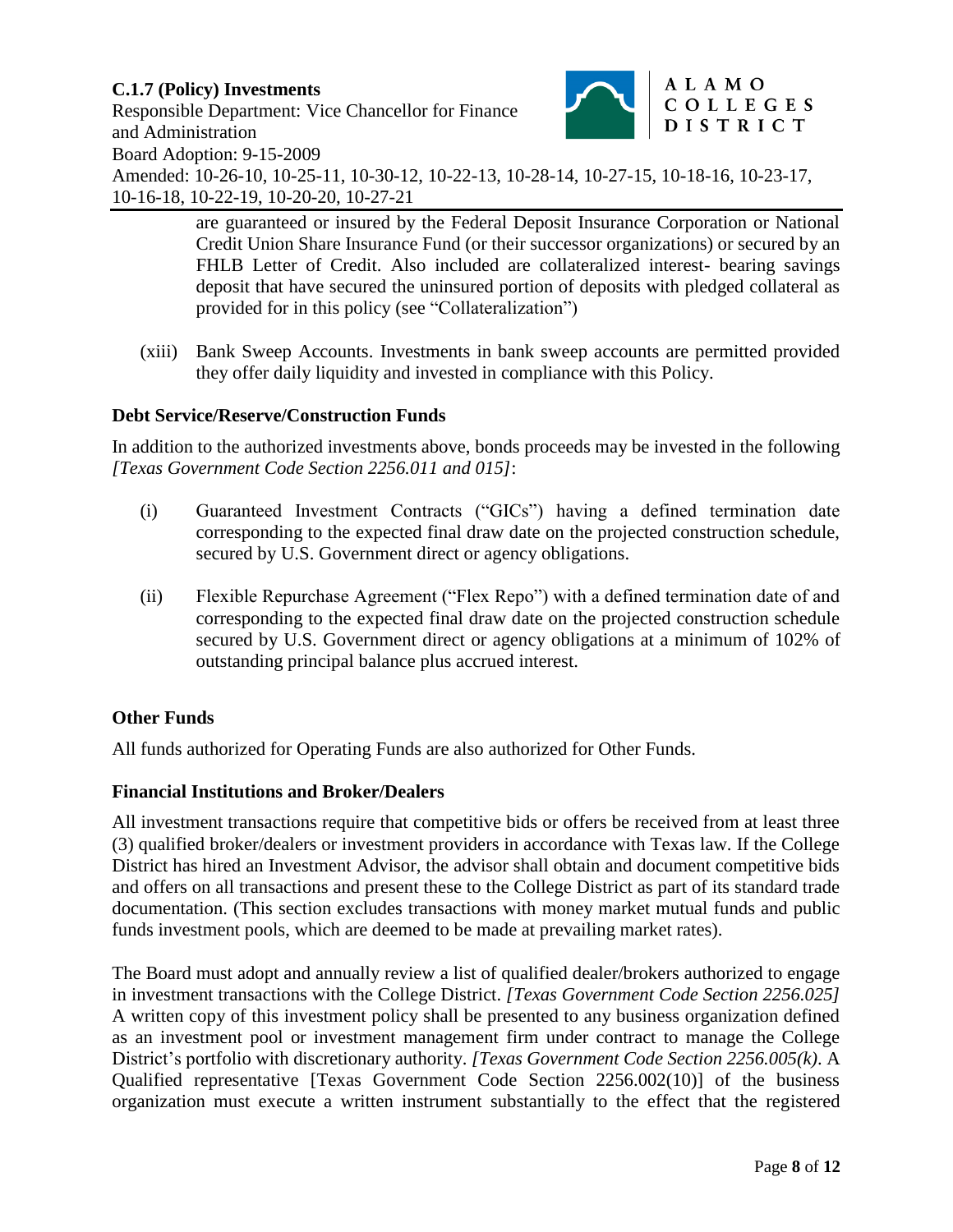principal has received and thoroughly reviewed the investment policy of the College District and acknowledged that the organization has implemented procedures and controls in an effort to preclude transactions that are not authorized by this policy. *[Texas Government Code Section 2256.005(k)]* Form C.1.7.F Texas Public Funds Investment Act Certification by Dealer may be used to satisfy this requirement.

# **Safekeeping and Custody**

Securities will be held by a third-party custodian designated by the Board and held in the College District's name as evidence by safekeeping records of the institutions with which the securities are deposited. All transactions, except those with an investment pool or mutual fund, will be settled on a delivery versus payment method. *[Texas Government Code Section 2256.005(b)(4) (e)]*

# **Collateralization**

The College District shall require full collateralization of funds on deposit with depository institutions, other than investments, in accordance with the Texas Government Code, Chapter 2257. In order to anticipate market changes and provide a level of security for all funds, the collateralization level shall be at least100% percent of market value of principal and accrued interest on the deposits, less any amount insured by the FDIC. Collateral should be repriced daily. This collateral will be held by a third party and not be subject to any security interest, lien or right of set-off by the third party. Bank deposits and repurchase agreements often require collateral substitution. If the District has a contractual agreement with an independent third-party custodian, this custody agent shall permit collateral substitution provided that the total value of the new securities maintains a market value equal to or greater than the required collateral level. Collateral used to secure direct bank deposits shall be monitored no less than monthly. *[Texas Government Code Sections 2257.021, 022,023]*

### **Other**

### Monitoring Market Prices

The market value of the portfolio will be obtained monthly from the investment advisor, or the custodian bank, as appropriate. Market value of pooled or mutual funds will be obtained from published sources, such as their websites.

### Credit Downgrades

Procedures shall be maintained by the investment officer to monitor rating changes in investments (reference Appendix 2 Roles and Responsibilities). *[Texas Government Code Section 2256.005(b)4(f)]*. It is not a requirement to liquidate an investment that was an authorized investment at the time of purchase *[Texas Government Code Section 2256.017]*; however, the investment must be evaluated by the investment officer to determine if it is prudent to liquidate. Investments that are downgraded to less than the required minimum credit rating should be liquidated in a prudent manner. *[Texas Government Code Section 2256.021]*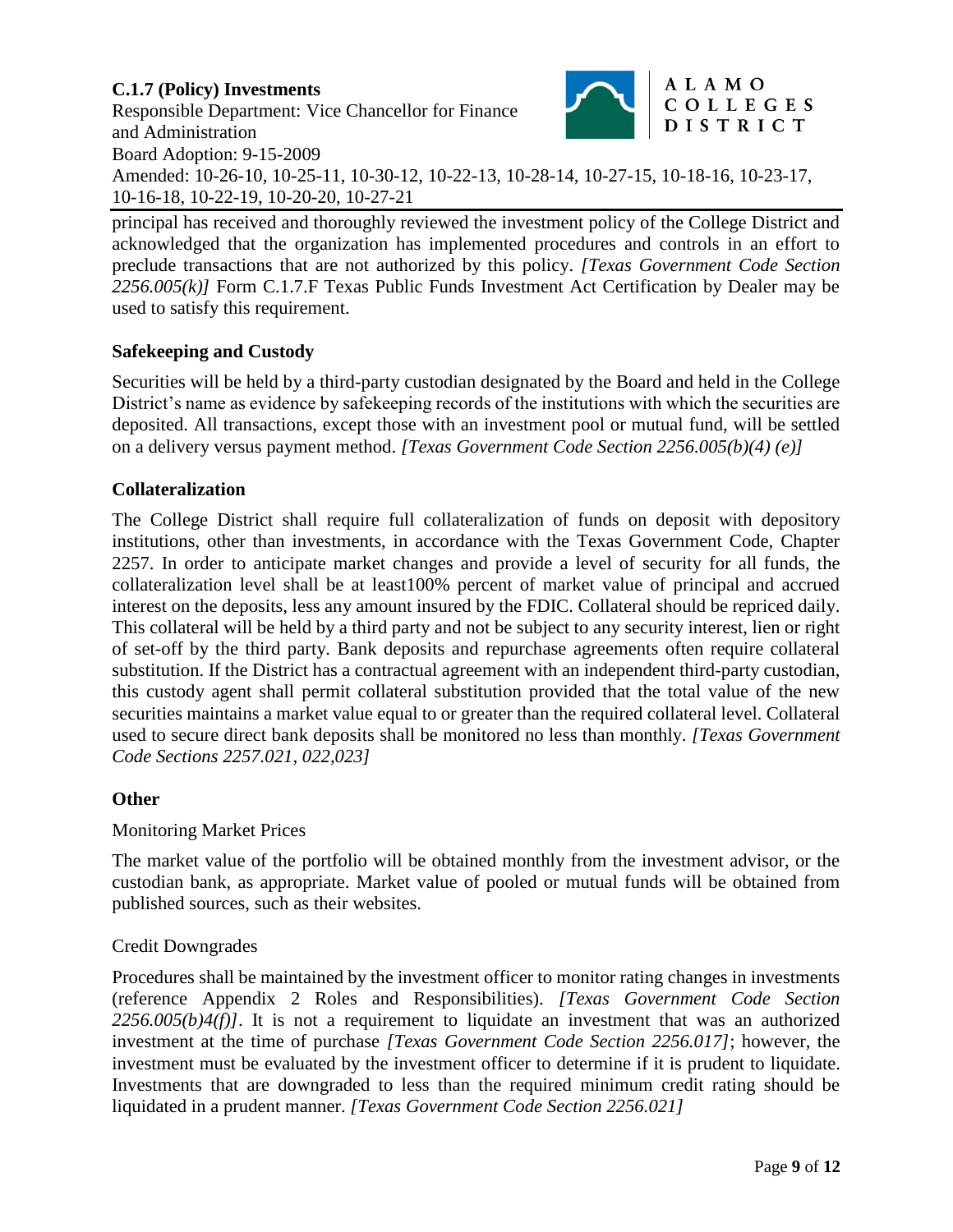## Securities Lending

A securities lending program is authorized if it meets the conditions provided by the Texas Government Code Section and is separately approved by the Board of Trustees. *[Texas Government Code Section 2256.0115]*

### **Reporting**

An investment report will be prepared on a quarterly basis by the investment officers(s) and the investment advisor and submitted to the Board. The report must be signed by all investment officers, and electronic signatures will be acceptable. The report must state that it was generated in compliance with the Investment Policy and PFIA, be signed by the investment officers and will minimally include the following:

- (i) For separate investments: detailed investment position including type of asset, book and market value, maturity and accrued interest.
- (ii) For each pooled fund group or mutual fund: name of pooled fund, ending book and market value, and accrued interest.
- (iii) For all investments: dollar-weighted average maturity.

### *[Texas Government Code Section 2256.023]*

Additionally, if an investment advisor is used, a report will be submitted at least quarterly by the investment advisor detailing the market value of the investments, utilizing a named, commonly accepted pricing source, and the performance of the investments. The pricing of mutual funds and pooled funds will be obtained directly from those institutions.

### **Policy Review**

This policy and strategies will be reviewed not less than annually by the Associate Vice Chancellor of Finance and Fiscal Services, the Audit, Budget, and Finance Committee, and the Policy and Long-Range Planning Committee, and the Board. The Board will adopt a written statement stating that it has reviewed the policy and strategies, and the written statement so adopted will record any changes made to either the policy or strategies. *[Texas Government Code Section 2256.005(e)]* A copy of this approved statement will be posted on the College District's website, provided to all investment dealers and investment managers doing business with the College District, and also shall be provided to other interested parties on request. Confirmation of receipt and review of this policy by persons employed by an organization providing investment services to the College District and who deal directly with College District accounts shall be received by the College District prior to the institution of such services. *[Texas Government Code Section 2256.005(k)]*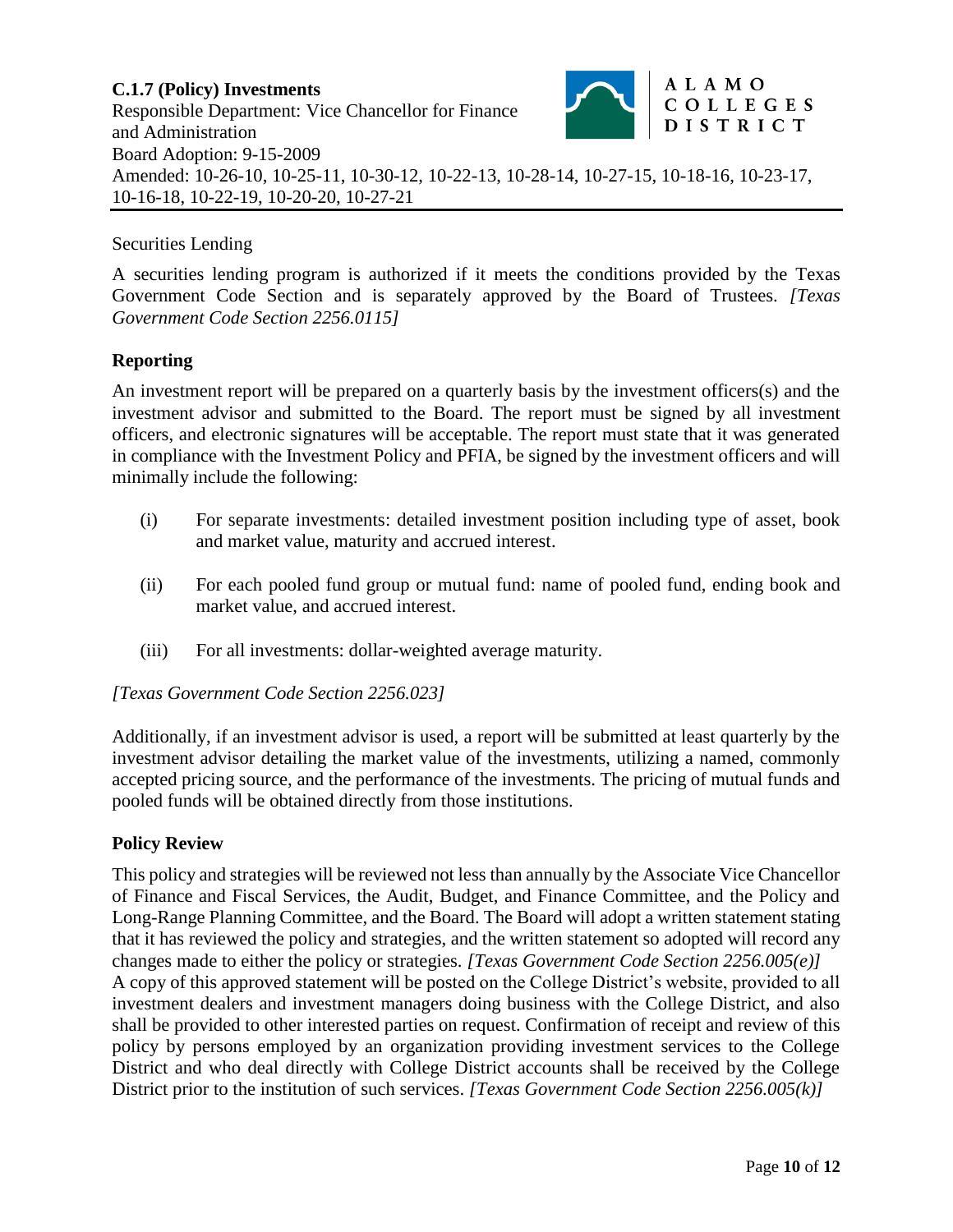### **Sources**:

Public Funds Investment Act, Texas Government Code Chapter 2256 Public Funds Collateral Act, Texas Government Code Chapter 2257

Form C.1.7.F Texas Public Funds Investment Act Certification by Dealer

Legal Reference - TACC Policy Reference Manual CAK(LEGAL) Appropriations and Revenue Sources: Investments

## **Appendix 1**

List of approved training sources: *[Texas Government Code Section 2256.007]*

- Texas Higher Education Coordinating Board
- Government Treasurers' Organization of Texas
- Government Finance Officers Association of Texas
- Alamo Area Council of Governments
- University of North Texas Center for Public Management
- Texas Association of Community College Business Officers
- Texas Municipal League
- The PFM Group
- Virtual Learning Concepts
- Texas State University
- HilltopSecurities
- Association for Financial Professionals
- TexPool Academy (provided by Federated Investors)